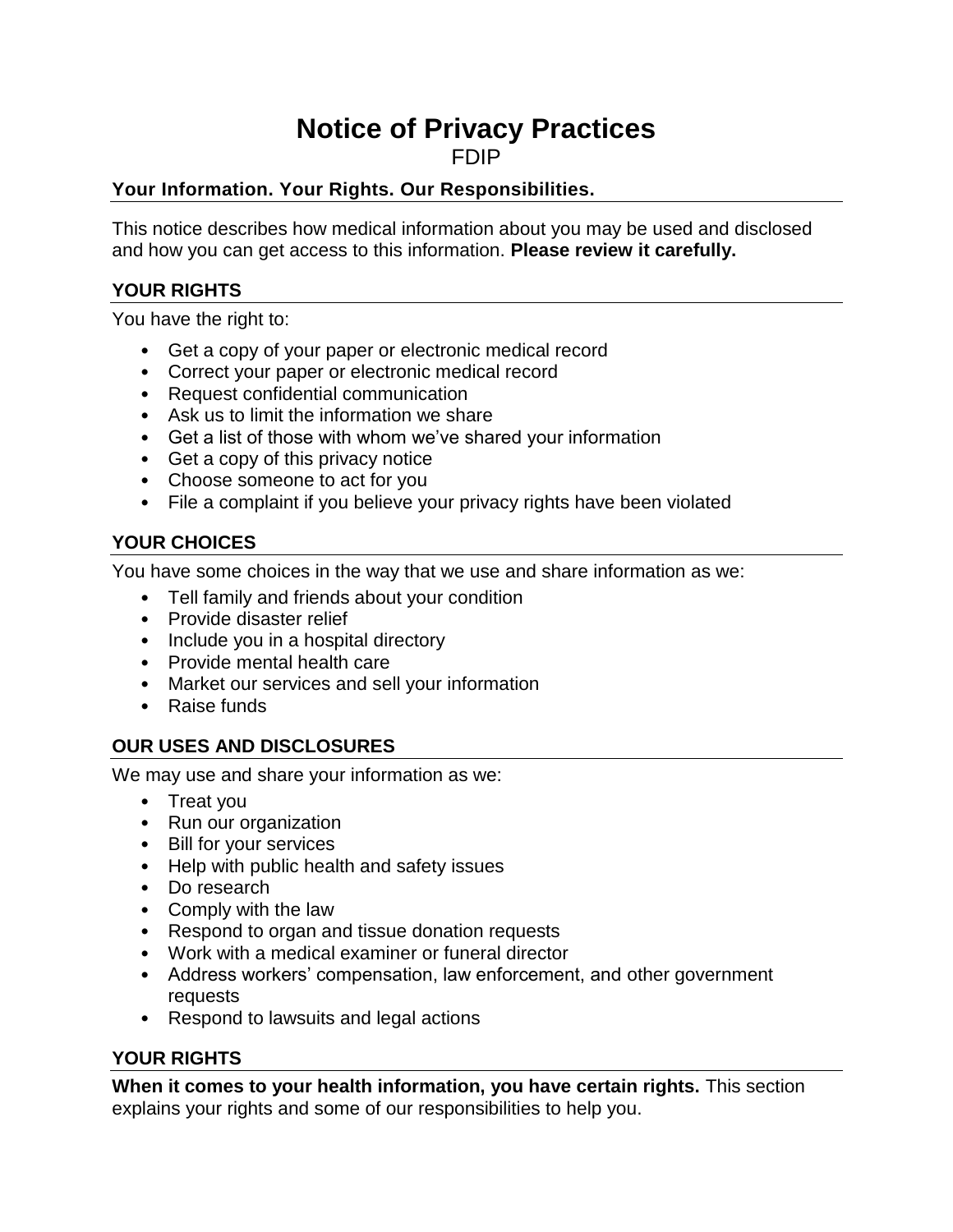# **Get an electronic or paper copy of your medical record**

- You can ask to see or get an electronic or paper copy of your medical record and other health information we have about you. Ask us how to do this.
- We will provide a copy or a summary of your health information, usually within 30 days of your request. We may charge a reasonable, cost-based fee.

#### **Ask us to correct your medical record**

- You can ask us to correct health information about you that you think is incorrect or incomplete. Ask us how to do this.
- We may say "no" to your request, but we'll tell you why in writing within 60 days.

#### **Request confidential communications**

- You can ask us to contact you in a specific way (for example, home or office phone) or to send mail to a different address.
- We will say "yes" to all reasonable requests.

#### **Ask us to limit what we use or share**

- You can ask us not to use or share certain health information for treatment, payment, or our operations. We are not required to agree to your request, and we may say "no" if it would affect your care.
- If you pay for a service or health care item out-of-pocket in full, you can ask us not to share that information for the purpose of payment or our operations with your health insurer. We will say "yes" unless a law requires us to share that information.

#### **Get a list of those with whom we've shared information**

- You can ask for a list (accounting) of the times we've shared your health information for six years prior to the date you ask, who we shared it with, and why.
- We will include all the disclosures except for those about treatment, payment, and health care operations, and certain other disclosures (such as any you asked us to make). We'll provide one accounting a year for free but will charge a reasonable, cost-based fee if you ask for another one within 12 months.

#### **Get a copy of this privacy notice**

You can ask for a paper copy of this notice at any time, even if you have agreed to receive the notice electronically. We will provide you with a paper copy promptly.

#### **Choose someone to act for you**

- If you have given someone medical power of attorney or if someone is your legal guardian, that person can exercise your rights and make choices about your health information.
- We will make sure the person has this authority and can act for you before we take any action.

# **File a complaint if you feel your rights are violated**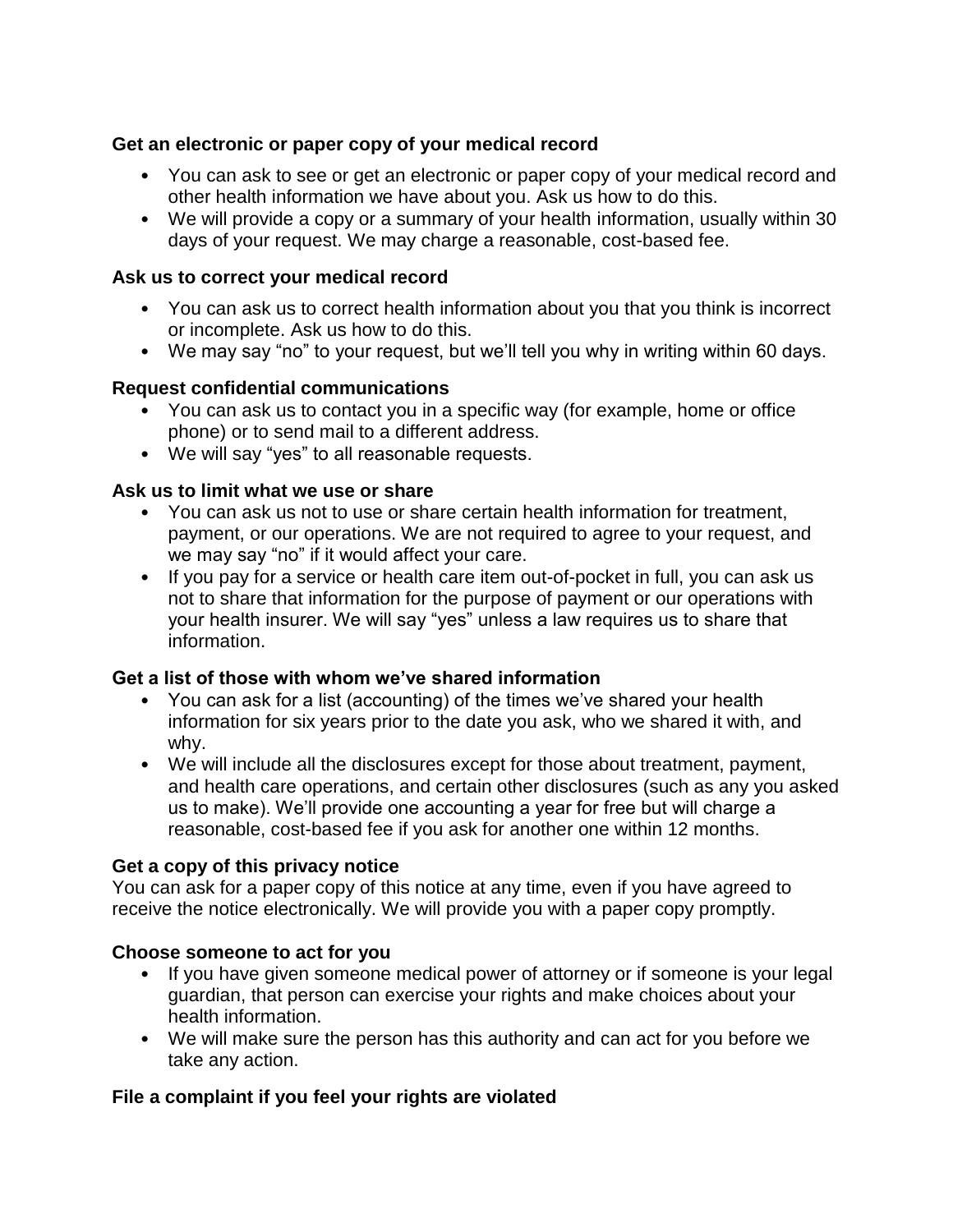- You can complain if you feel we have violated your rights by contacting us using the information on page 5.
- You can file a complaint with the U.S. Department of Health and Human Services Office for Civil Rights by sending a letter to 200 Independence Avenue, S.W., Washington, D.C. 20201, calling 1-877-696-6775, or visiting http://www.hhs.gov/ocr/privacy/hipaa/complaints/.
- We will not retaliate against you for filing a complaint.

# **YOUR CHOICES**

**For certain health information, you can tell us your choices about what we share.** If you have a clear preference for how we share your information in the situations described below, talk to us. Tell us what you want us to do, and we will follow your instructions.

In these cases, you have both the right and choice to tell us to:

- Share information with your family, close friends, or others involved in your care
- Share information in a disaster relief situation
- Include your information in a hospital directory

*If you are not able to tell us your preference, for example if you are unconscious, we may go ahead and share your information if we believe it is in your best interest. We may also share your information when needed to lessen a serious and imminent threat to health or safety.*

In these cases we never share your information unless you give us written permission:

- Marketing purposes
- Sale of your information

In the case of fundraising:

• We may contact you for fundraising efforts, but you can tell us not to contact you again.

# **OUR USES AND DISCLOSURES**

**How do we typically use or share your health information?** We typically use or share your health information in the following ways.

#### **Treat you**

We can use your health information and share it with other professionals who are treating you.

*Example: A doctor treating you for an injury asks another doctor about your overall health condition.*

#### **Run our organization**

We can use and share your health information to run our practice, improve your care, and contact you when necessary.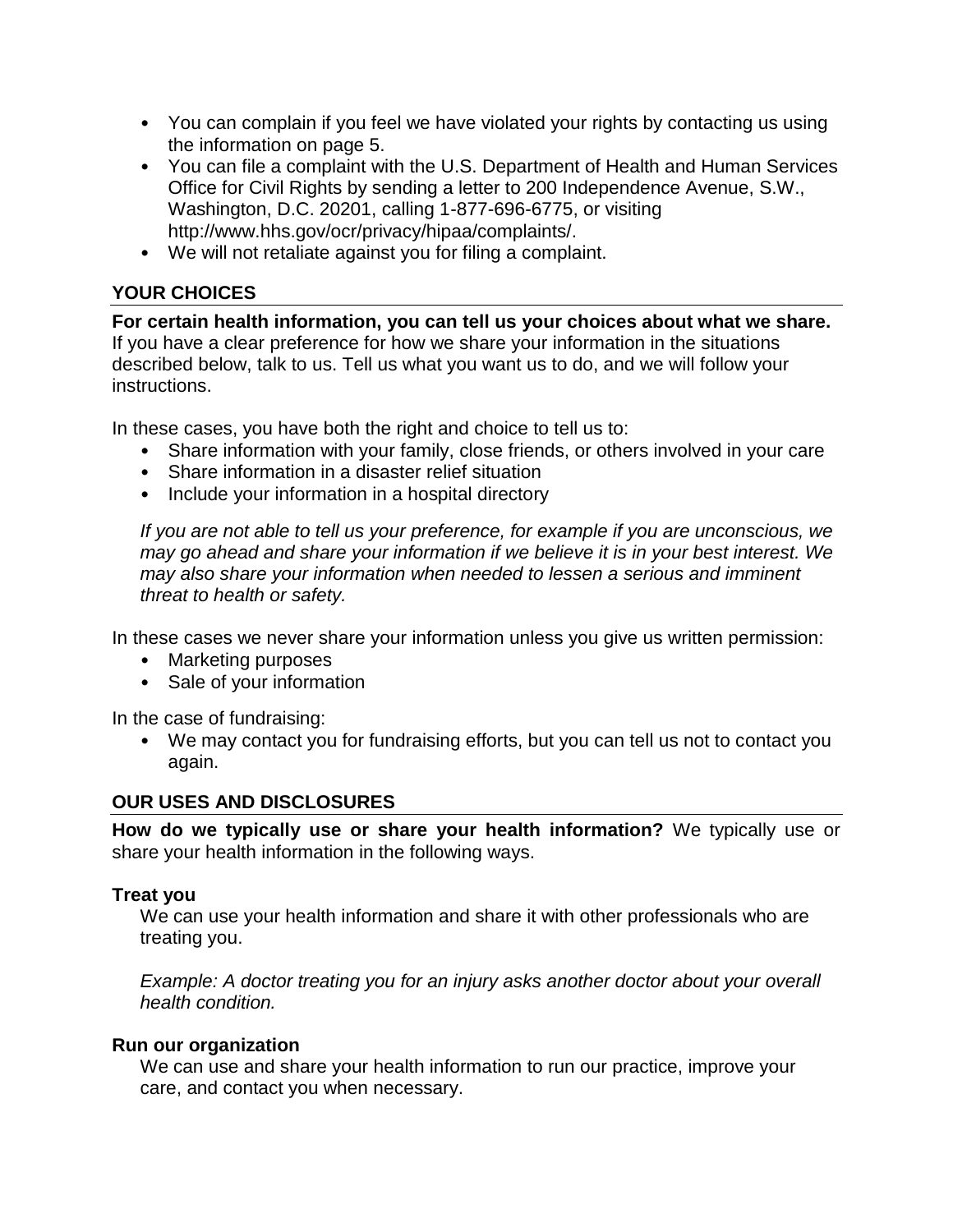*Example: We use health information about you to manage your treatment and services.* 

#### **Bill for your services**

We can use and share your health information to bill and get payment from health plans or other entities.

*Example: We give information about you to your health insurance plan so it will pay for your services.* 

#### *You will be asked to consent to our use of your health information for treatment, health care operations, and payment. We cannot treat you without this consent.*

#### **How else can we use or share your health information?**

We are allowed or required to share your information in other ways – usually in ways that contribute to the public good, such as public health and research. We have to meet many conditions in the law before we can share your information for these purposes. For more information see:

[www.hhs.gov/ocr/privacy/hipaa/understanding/consumers/index.html](http://www.hhs.gov/ocr/privacy/hipaa/understanding/consumers/index.html)**.**

#### **Help with public health and safety issues**

We can share health information about you for certain situations such as:

- Preventing disease
- Helping with product recalls
- Reporting adverse reactions to medications
- Reporting suspected abuse, neglect, or domestic violence
- Preventing or reducing a serious threat to anyone's health or safety

#### **Do research**

We can use or share your information for health research.

#### **Comply with the law**

We will share information about you if state or federal laws require it, including with the Department of Health and Human Services if it wants to see that we're complying with federal privacy law.

#### **Respond to organ and tissue donation requests**

We can share health information about you with organ procurement organizations.

#### **Work with a medical examiner or funeral director**

We can share health information with a coroner, medical examiner, or funeral director when an individual dies.

#### **Address workers' compensation, law enforcement, and other government requests**

We can use or share health information about you:

• For workers' compensation claims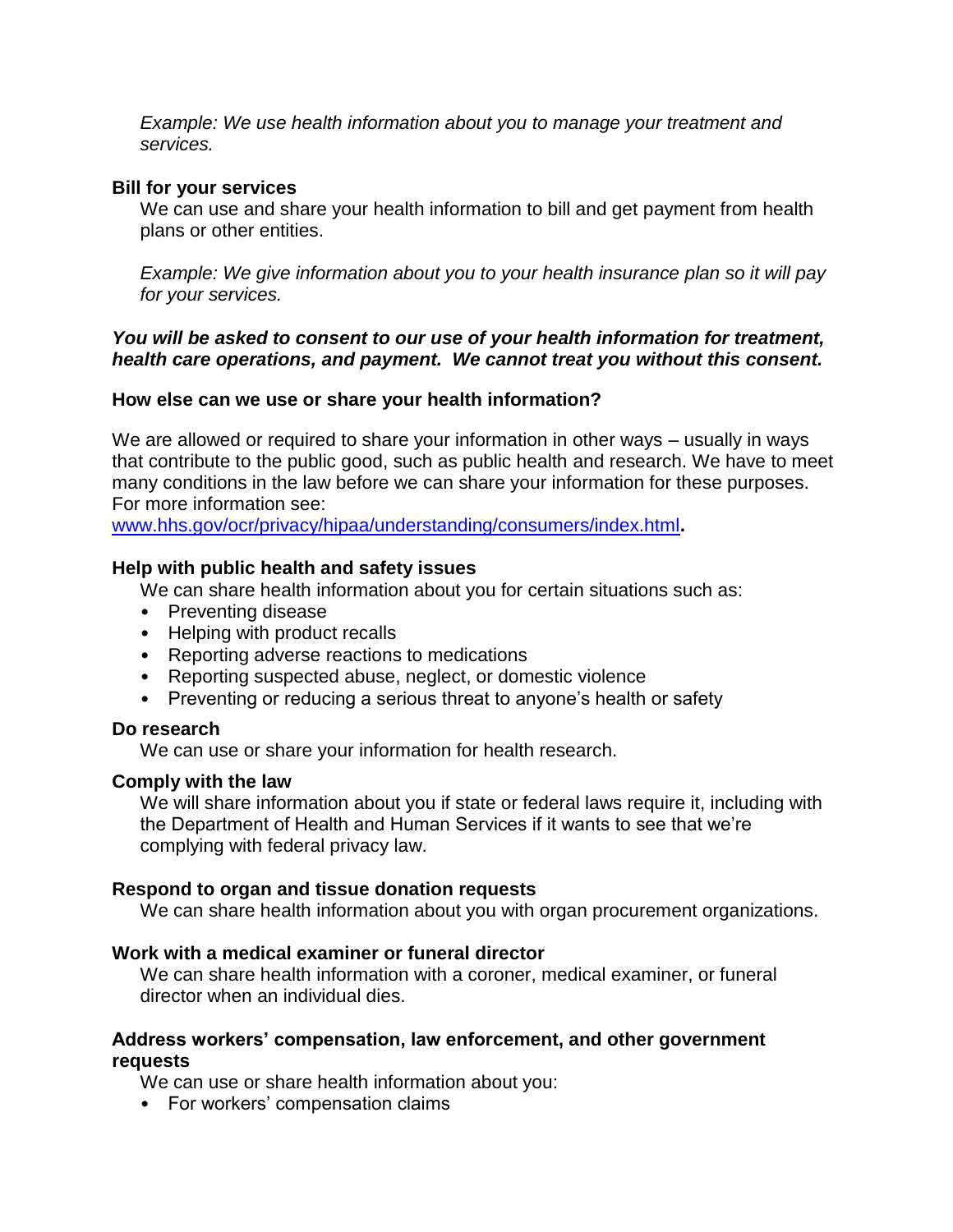- For law enforcement purposes or with a law enforcement official
- With health oversight agencies for activities authorized by law
- For special government functions such as military, national security, and presidential protective services

#### **Respond to lawsuits and legal actions**

We can share health information about you in response to a court or administrative order, or in response to a subpoena.

### **OUR RESPONSIBILITIES**

- We are required by law to maintain the privacy and security of your protected health information.
- We will let you know promptly if a breach occurs that may have compromised the privacy or security of your information.
- We must follow the duties and privacy practices described in this notice and give you a copy of it.
- We will not use or share your information other than as described here unless you tell us we can in writing. If you tell us we can, you may change your mind at any time. Let us know in writing if you change your mind.
- For more information see: [www.hhs.gov/ocr/privacy/hipaa/understanding/consumers/noticepp.html](http://www.hhs.gov/ocr/privacy/hipaa/understanding/consumers/noticepp.html)**.**

# **CHANGES TO THE TERMS OF THIS NOTICE**

We can change the terms of this notice, and the changes will apply to all information we have about you. The new notice will be available upon request, in our offices, and on our website [http://www.hawaiifdip.com/.](http://www.hawaiifdip.com/)

# **FDIP HIPAA CONTACT:**

Carol Ann Au 1600 Kapiolani Blvd Suite 1025 Honolulu, HI 96814 (808) 945-2229 (phone)

Effective: October 30, 2018